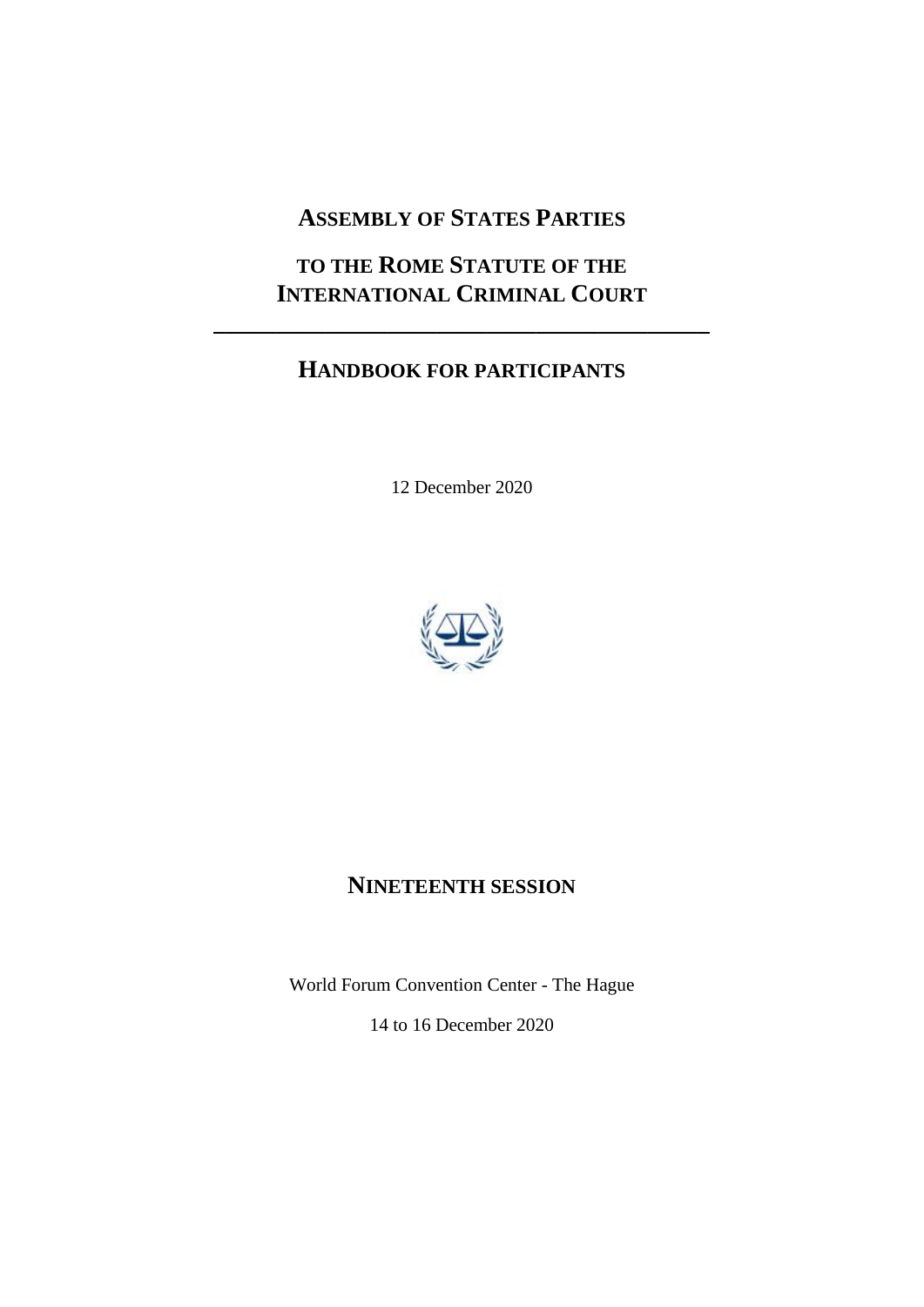# Contents

|                                                              | Page |
|--------------------------------------------------------------|------|
|                                                              |      |
|                                                              |      |
|                                                              |      |
|                                                              |      |
|                                                              |      |
|                                                              |      |
|                                                              |      |
|                                                              |      |
|                                                              |      |
|                                                              |      |
|                                                              |      |
|                                                              |      |
|                                                              |      |
|                                                              |      |
|                                                              |      |
|                                                              |      |
|                                                              |      |
|                                                              |      |
|                                                              |      |
|                                                              |      |
|                                                              |      |
|                                                              |      |
|                                                              |      |
|                                                              |      |
|                                                              |      |
|                                                              |      |
|                                                              |      |
|                                                              |      |
|                                                              |      |
|                                                              |      |
|                                                              |      |
|                                                              |      |
|                                                              |      |
|                                                              |      |
|                                                              |      |
| Annex II: Practical arrangements in the context of Covid1917 |      |
|                                                              |      |

Prepared by the Secretariat of the Assembly of States Parties, 10 December 2020.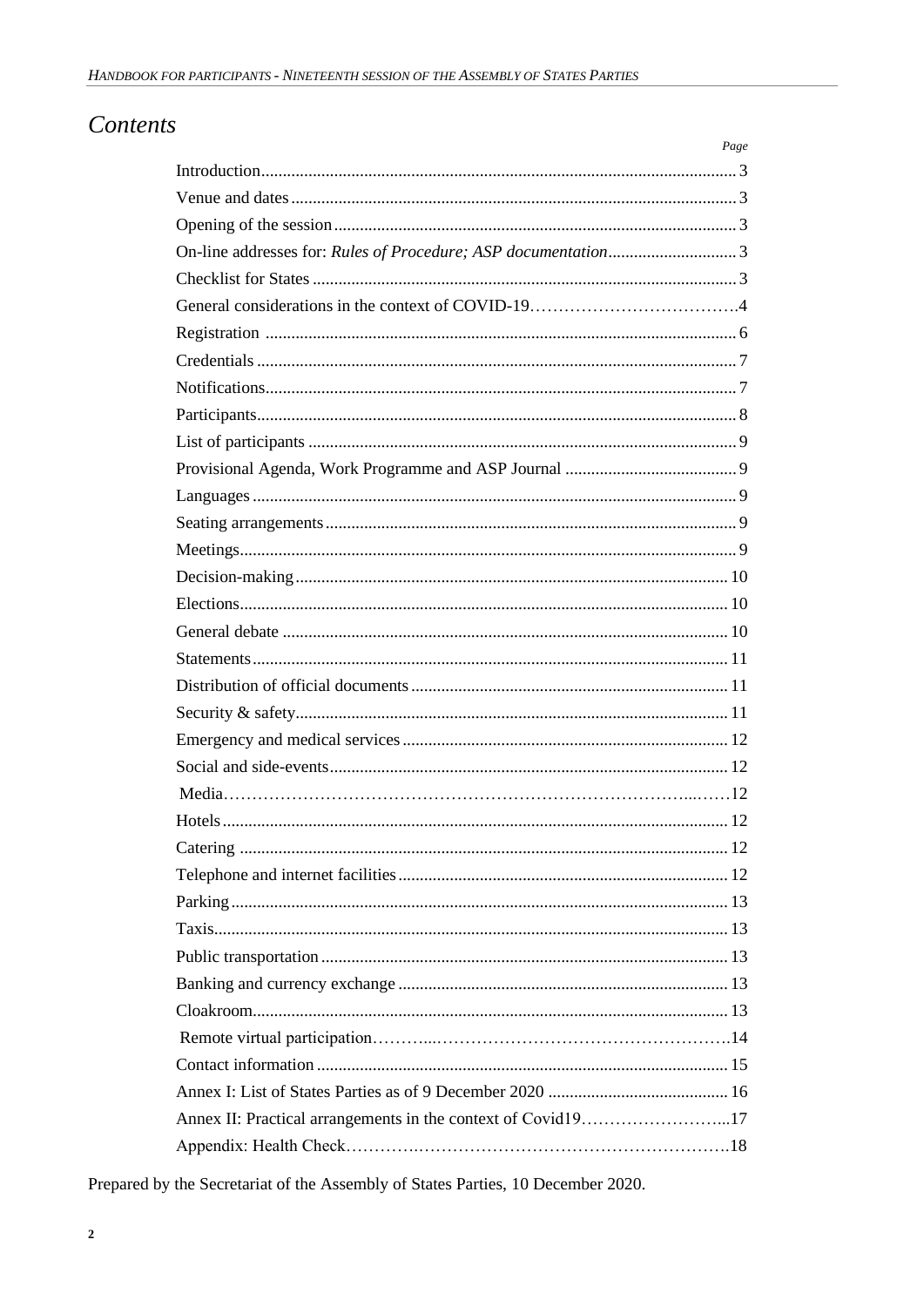# **Introduction**

The Bureau of the Assembly of States Parties decided on 1 and 23 October 2020, to convene its nineteenth session in The Hague, The Netherlands from 14 to 16 December for a period of three working days and its resumption from 17 to 23 December 2020 in New York for a period of five working days.

Invitations *bis* to the nineteenth session of the Assembly and its resumption were sent to States and other entities on 4 November 2020 (Note verbale ICC-ASP/19/S/61).

The Assembly has a Bureau consisting of the President, two Vice-Presidents and 18 members elected by the Assembly from among the representatives of the States Parties for three-year terms. At the beginning of the sixteenth session, the Assembly elected H. E. Mr. O-Gon Kwon (Republic of Korea) to serve as President for the period 2018-2020. H. E. Jens-Otto Horslund (Denmark)<sup>1</sup> and H.E. Mr. Michal Mlynár (Slovakia) were elected to serve as Vice- Presidents. The other current members of the Bureau are: Argentina, Australia, Austria, Bangladesh, Colombia, Côte d'Ivoire, Ecuador, Estonia, France, Gambia, Ghana, Mexico, Netherlands, Senegal, Serbia, Slovenia, State of Palestine and Uganda.

### **Venue and dates**

The nineteenth session of the Assembly will be held from 14 to 16 December 2020 in the World Forum Convention Center (WFCC), Churchillplein 10, The Hague (Den Haag), the Netherlands.

#### **Opening of the session**

The official opening of the nineteenth session will take place in the King Willem-Alexander room at the World Forum Convention Center on 14 December 2020 at 10:00 hours. Participants are requested to be seated in the World Forum Theater by 09:45 hours. Please note that all times mentioned in the Handbook are The Hague times.

Nineteenth session documentation can be found [here.](https://asp.icc-cpi.int/en_menus/asp/sessions/documentation/19th%20session/Pages/default.aspx)

The *Rules of Procedure of the Assembly of States Parties and other relevant publications* can be accessed [here.](https://asp.icc-cpi.int/en_menus/asp/publications/Pages/asp%20publications.aspx)

#### **Checklist for states**

- 1. Register each participant who will attend session in-person by using the registration form. In addition, each participant will require a day pass to enter the World Forum Convention Center and access will be limited to **one representative per State** at any given time.
- 2. States Parties: Submit credentials to the Secretariat of the Assembly of States Parties with in-person participants.

<sup>&</sup>lt;sup>1</sup> At the 1st plenary meeting, on 5 December 2018, the Assembly, pursuant to rule 29 of its Rules of Procedure, elected Mr. Jens-Otto Horslund (Denmark) by acclamation as a Vice-President of the Assembly to complete the term of office of Mr. Momar Diop (Senegal) who had been elected Vice-President for the seventeenth to nineteenth sessions of the Assembly and who had resigned from that post effective 19 March 2018.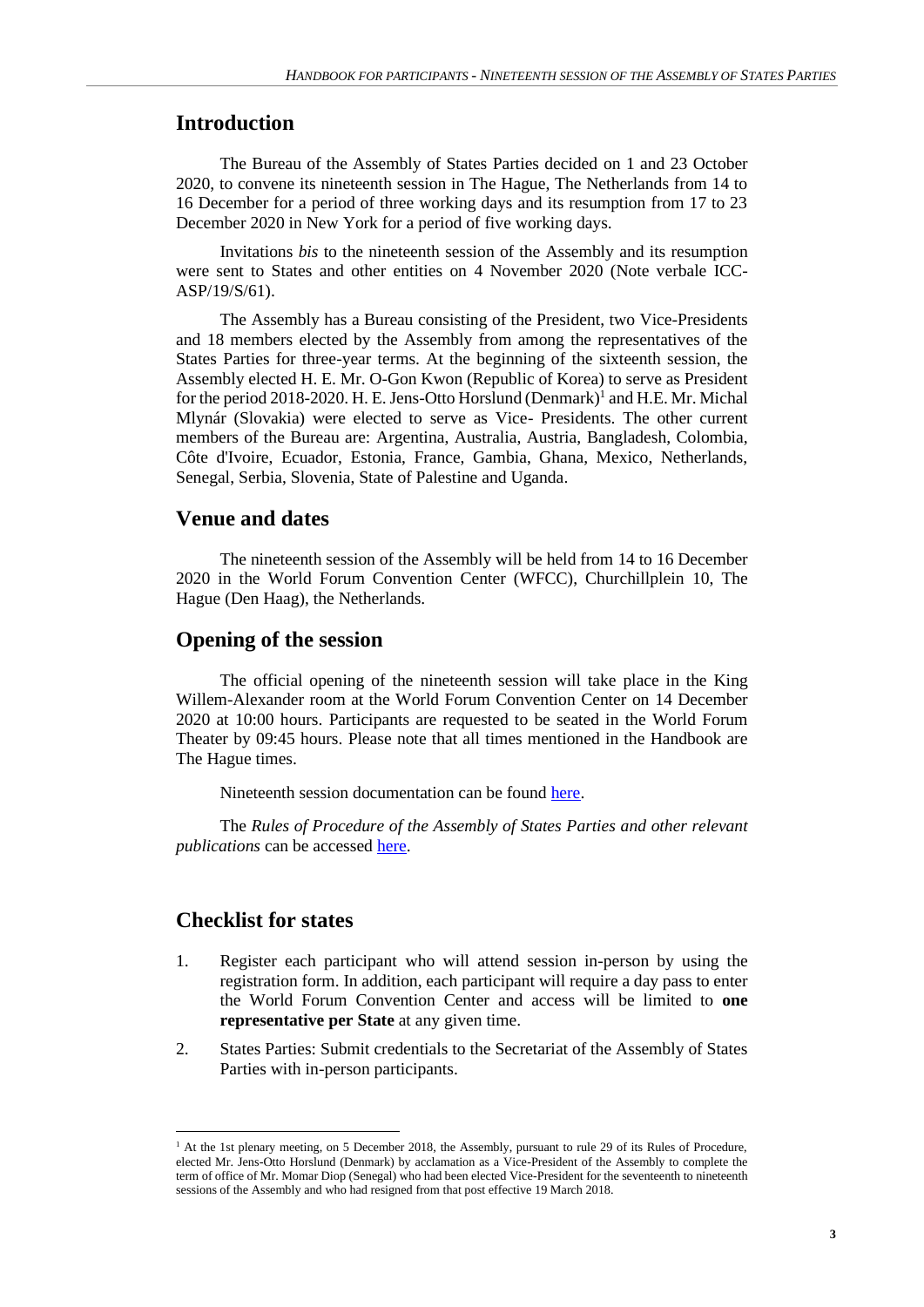3. Observer States: Submit a notification to the Secretariat of the Assembly of States Parties with the names of in-person participants.

For more details and sample credentials letter/notification letter, see page 3 below.

# **General considerations in the context of COVID-19**

On 15 October 2020, the Dutch Ministry of Foreign Affairs indicated that an exemption from the inherent COVID-19 travel restrictions for persons visiting International Organizations in the Netherlands had been agreed. It has been decided that diplomats can enter the Netherlands irrespective of the purpose of their travel.. Furthermore, the Dutch Ministry of Foreign Affairs and the Municipality of The Hague indicated that according to the emergency ordonnance of the Veiligheidsregio Haaglanden (security region The Hague) the limitation on the maximum number of participants in an indoor event does not apply to international organizations.

The practical arrangements for the conduct of the nineteenth session will be affected by COVID-19, including with regard to whether certain events take place, how they are conducted and the number of attendees. The assessments are based on host State and Municipality of The Hague guidance as well as that of the Crisis Management Team (CMT) of the Court. The current guidance regarding the COVID-19 measures are based on an up-to-date understanding of the risks posed by the pandemic to delegates and the Court's personnel (See Annex below).

#### **Access and movement**

Entry to the World Forum Convention Center will be restricted in order to meet the occupancy limits and ensure that adequate space is maintained for physical distancing. No visitors and media will be allowed entry.

In order to minimize the contact between the participants, time slots will be allocated. The participants will be informed of the latter prior to the nineteenth session of the Assembly. All participants will be required to attest as a condition of entry that they have not had symptoms of or been diagnosed with COVID-19, or had close contact with someone who has symptoms of or has been diagnosed with COVID-19, in the previous 14 days. International travellers should familiarize themselves with local health requirements (See Appendix I below).

#### **Personal protective measures**

All attendees will be expected to wear a KN-95 mask which they will receive upon entry to the World Forum Convention Center that covers the nose and mouth except when directly addressing a meeting. All attendees will be required to lower their face covering when entering the compound or passing other security checkpoints if so requested by security officers to allow confirmation of photo identification. Physical distancing of 1.5 metres is to be maintained except where to do so is considered unsafe or impractical. Hand sanitizing stations will be provided and increased cleaning will be implemented between meetings and for high-touch surfaces in order to reduce contact hazards. Frequent hand-washing with soap and water is encouraged.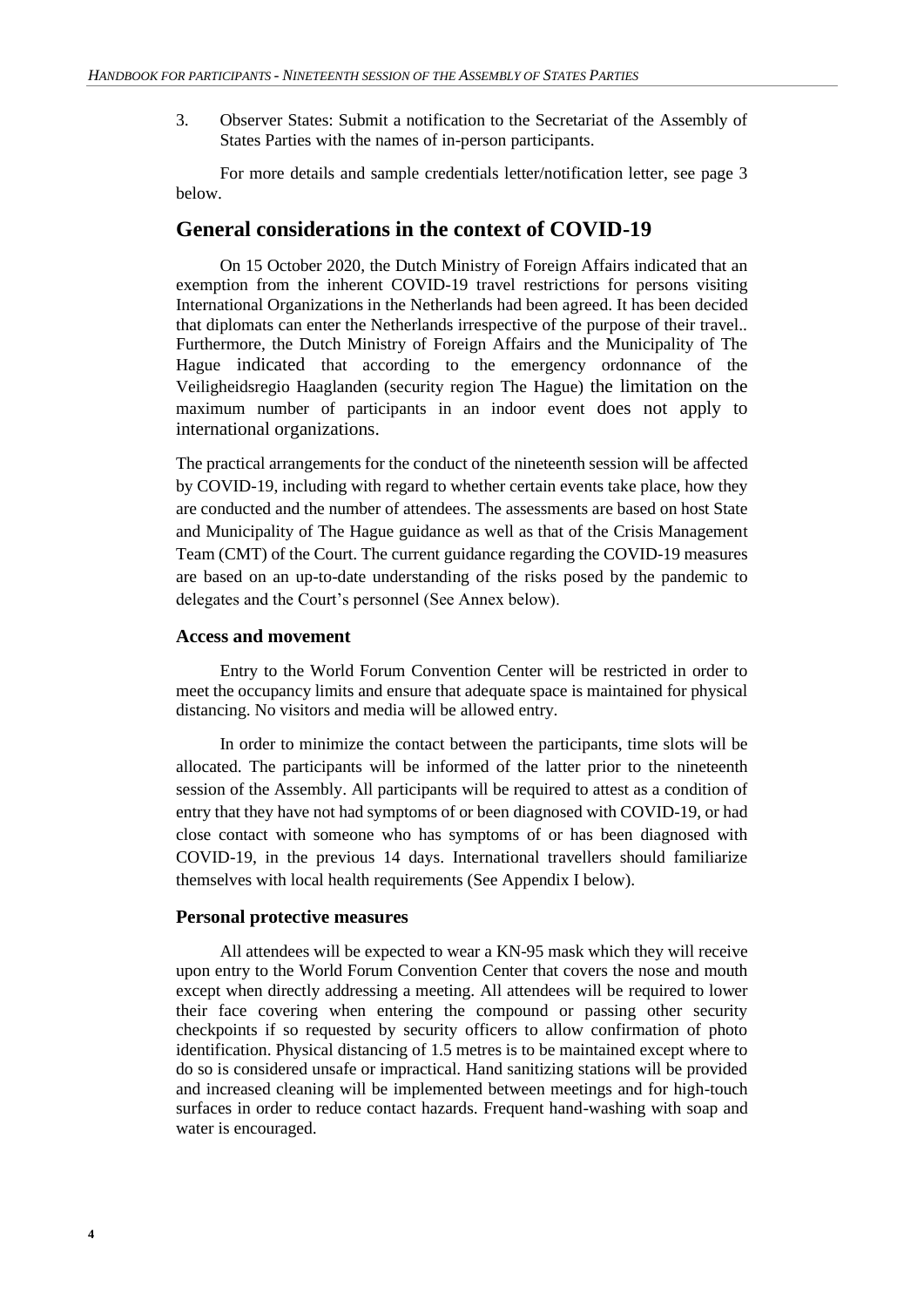#### **Reporting illness**

Attendees who become ill are requested to leave the complex immediately and seek medical care. It must be noted that State Parties and respective Embassies are responsible for having in place arrangements to assist their delegates in case of an emergency or medical situation, including liaising with the respective health establishments, General Practitioner in The Hague and to ensure that their insurers cover any costs incurred.

For participants with a non-acute medical problem that really needs attention and who have no Embassy or mother-organization in the Netherlands, can contact International Health Centre in The Hague to arrange an appointment, tel.: +31 70 306 5111.

Attendees who are diagnosed with Covid-19 or show symptoms of the illness are strongly encouraged to notify the security or the Secretariat staff member. In addition, the WFCC provides a dedicated room with the medical First Aid station, as well as an isolation room dedicated to Covid-19, therefore anyone who exhibits possible symptoms or requires immediate care can be safely and comfortably quarantined until outside first responders arrive.

In case of symptoms related to COVID-19 you can make an appointment to get tested by calling the toll-free number 0800 1202 (or  $+31\,850\,659\,063$  if you are calling from a foreign phone). You can get tested in order to receive a written statement for the purposes of travelling, which can be arranged with private companies, such as KLM Travel Clinic upon appointment. Please see more information in the webpage [here.](https://klmhealthservices.com/en/journey-preparation/coronatest/)

The nearest hospital is: Haga Ziekenhuis Sportlaan 600, 2566 MJ Den Haag. Phone: +31 (0)70 210 00 00.

The main number to call in case of an Emergency (police, fire, ambulance) is **112**. For non-urgent matters, the police can be reached at 0900-8844.

#### **Contact Tracing**

The process of contact tracing will be performed by the members of the Secretariat of the Assembly for all the participants who will enter the World Forum Convention Center. There will be a health check desk and an exit registration desk where participants will be required to provide their contact details: First Name, Last Name, Affiliation. In addition, the time of the entry and exit will be noted down by the staff members in charge of the contact tracing.

In case any of the participants is diagnosed with Covid-19 within 14 days of their attendance to the ASP19 event, they are kindly requested to notify the Secretariat of the Assembly via email: [asp19contactracing@gmail.com](mailto:asp19contactracing@gmail.com)

Interested participants may download the latest Covid-19 Dutch application called: The CoronaMelder application. The latter is designed to support the contact tracing process in the Netherlands by allowing people with no symptoms to be warned that they could have been infected. However, downloading/using the CoronaMelder app, remains a choice of the participants. More information on the CoronaMelder app can be found [here.](https://www.coronamelder.nl/en)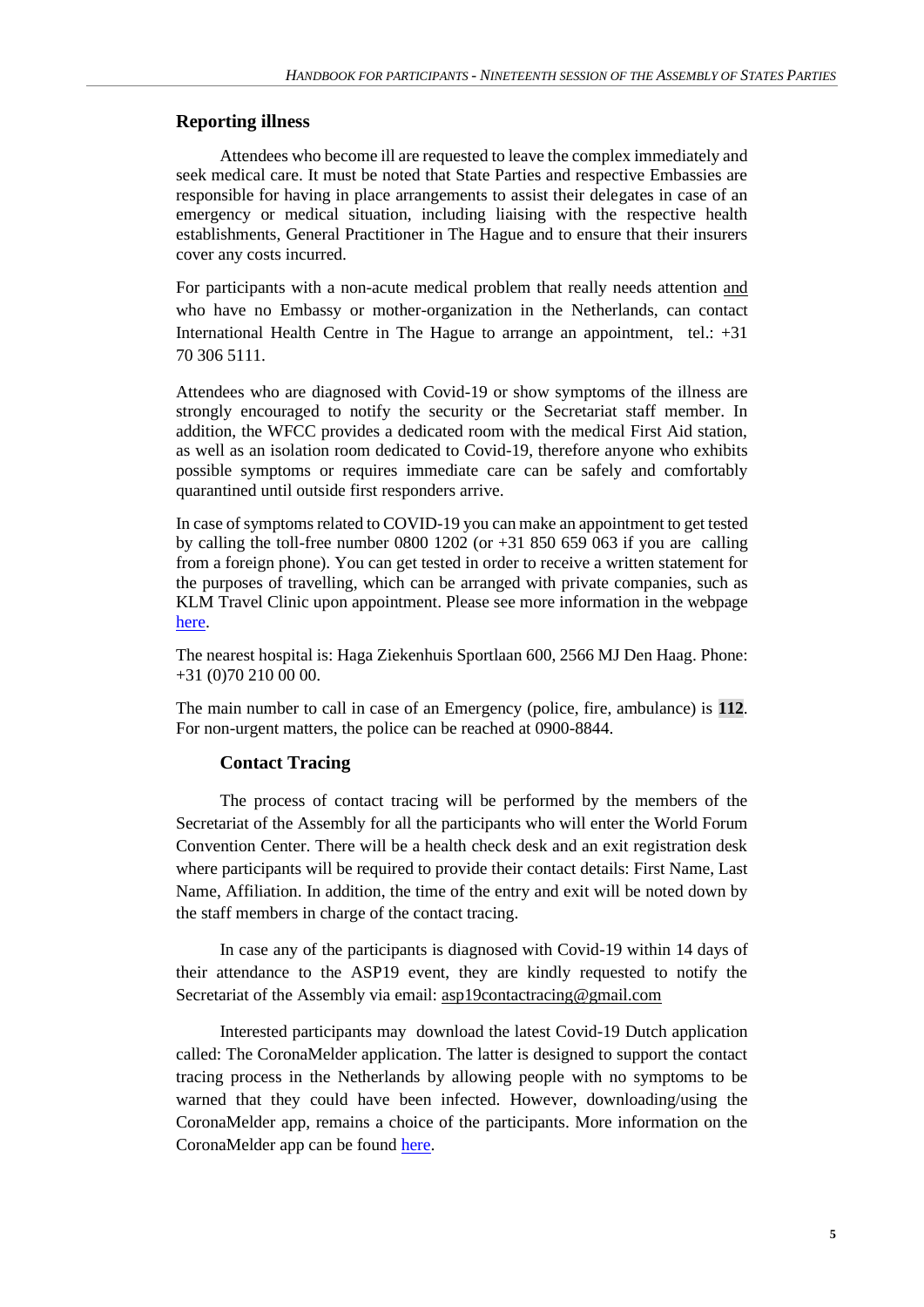# **Registration**

All States participants are advised that they will be admitted to the conference only upon presentation of a Conference pass and a daily pass. The registration form was disseminated to all States via email on 6 November 2020 and can also be accesse[d here.](https://asp.icc-cpi.int/en_menus/asp/sessions/documentation/19th%20session/Pages/default.aspx)

The number of the NGOs attending the nineteenth session in-person will be limited to eight. They must submit a written request naming each of its representatives on official letterhead to the Secretariat or to the Coalition for the International Criminal Court (CICC) by 14 November 2020 if the person is travelling from outside of the Netherlands; and 4 December 2020 if the person is already in the Netherlands. NGO representatives will have to present the letter issued by the ASP Secretariat, confirming their eligibility to attend the nineteenth session, to the registration desk to obtain a Conference pass and a daily pass.

Delegates who have registered by Friday, 4 December 2020 can start to collect their badges during early registration as of Sunday, 13 December from 14:00 to 16:00 at the registration desk at the World Forum Convention Centre. Daily registration desk will be open from 14 to 16 December from 8:00 to 16:00 hours. Conference passes will be issued upon presentation of valid identification, preferably a passport.

The Hague or Brussels based delegates of States who are already in possession of an ICC badge, also need to submit a registration form, and they can access the premises with the ICC badge only if they have a day pass.

During registration, Governments should ensure that the registration form includes the individual email address of each member of the delegation. Providing the individual e-mail addresses will ensure that all representatives receive any additional information that the Secretariat might need to send with regard to the nineteenth session.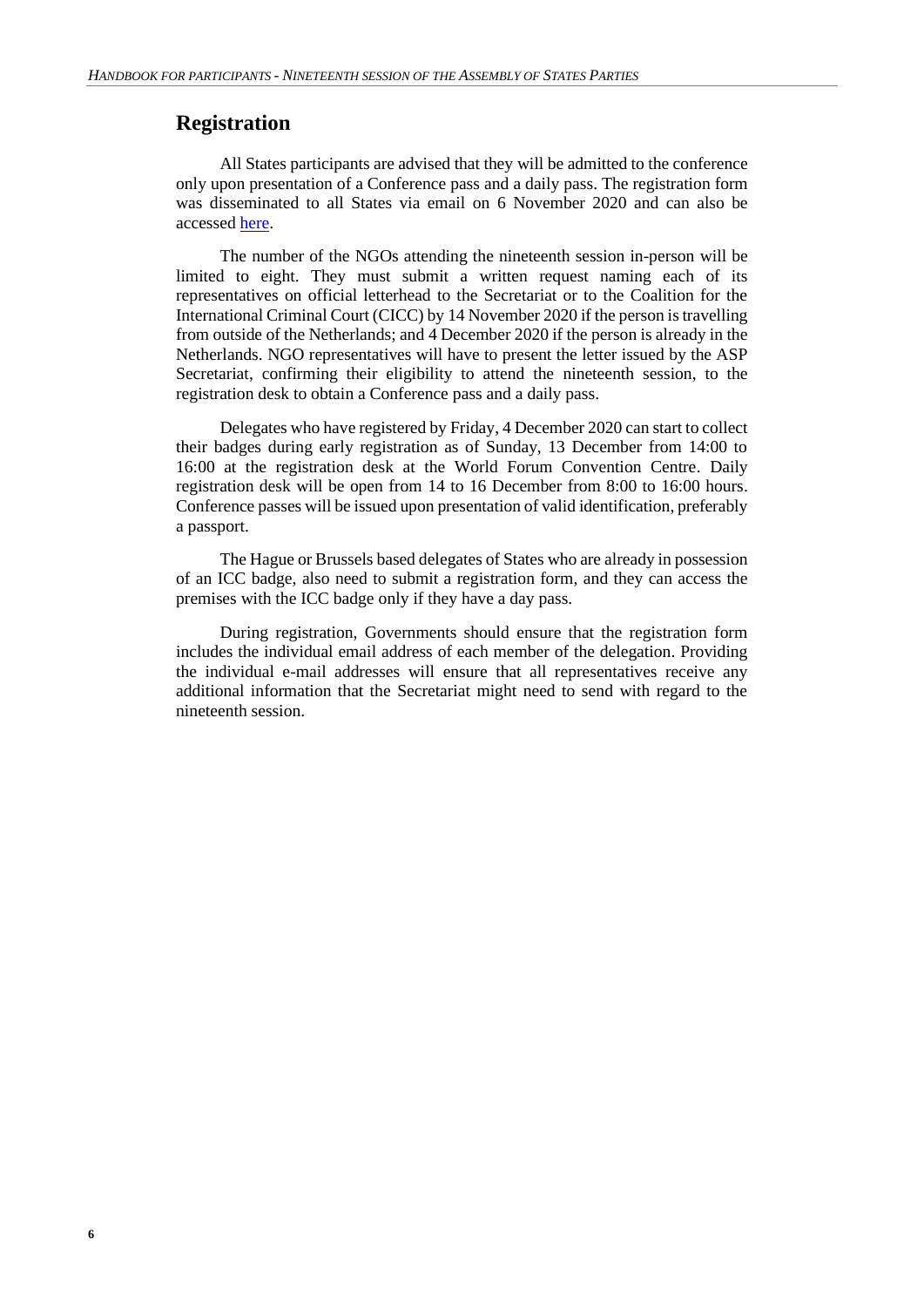# **Credentials**

### **Credentials of States Parties**

Pursuant to Rule 24 of the *Rules of Procedure of the Assembly of States Parties*, original credentials of representatives of States Parties and the names of alternates and advisers shall be submitted to the Secretariat if possible not later than 24h after the opening of the session. Advance scanned copies of credentials (preferably in PDF format) should be sent by e-mail to the Secretariat (asp@icc-cpi.int) on the understanding that original credentials will also be submitted not later than 24h after the opening of the session. The credentials shall be issued by the Head of State or Government or by the Minister of Foreign Affairs or by a person authorized by either of them.

Rule 26: Pending a decision of the Assembly upon their credentials, representatives of States Parties shall be entitled to participate provisionally in the Assembly.

#### **Sample of credentials letter for States Parties**

#### *[OFFICIAL LETTERHEAD]*

#### *Address to Secretariat of the Assembly*

Whereas [*name of State Party*] desires to be represented at the nineteenth session of the Assembly of States Parties to the Rome Statute of the International Criminal Court to be held in The Hague, from 14 to 16 December 2020,

Now therefore we *[Head of State or Government or Minister of Foreign Affairs or person authorized by either]* have appointed the following participants to represent [*name of State Party*] to the nineteenth session of the Assembly of States Parties to the Rome Statute of the International Criminal Court:

Nineteenth session in The Hague:

| Representative (one): [name and title] |  |  |  |
|----------------------------------------|--|--|--|
|----------------------------------------|--|--|--|

| $Alternate(s)$ :      | [name(s) and title(s)] |
|-----------------------|------------------------|
| $\text{Adviser}(s)$ : | [name(s) and title(s)] |

The representative has full powers to act and take decisions on behalf of the Government of *[name of State Party]*

#### *[CERTIFIED WITH SIGNATURE AND SEAL]*

# **Notifications**

#### **Notifications from Observer States**

Pursuant to Rule 28 of the *Rules of Procedure of the Assembly of States Parties*, regarding original notification of participation of representatives of Observer States, the names of designated representatives of Observer States and of alternates and advisers who accompany them shall be submitted to the Secretariat. Advance scanned copies of notifications should be sent by e-mail to the Secretariat (asp@icc-cpi.int) on the understanding that original notifications will also be submitted.

#### **States not having observer status**

Pursuant to Rule 94 of the *Rules of Procedure of the Assembly of States Parties*, at the beginning of each session of the Assembly, the President may, subject to the approval of the Assembly, invite a given State which is not a party and does not have observer status to designate a representative to be present during the work of the Assembly.

#### **Sample of notification from Observer States**

#### *[OFFICIAL LETTERHEAD]*

#### *Address to Secretariat of the Assembly*

The Embassy/Mission of *[name of State]* presents its compliments to the Secretariat of the Assembly of States Parties and has the honor to submit the composition of the *[name of State]* delegation to the nineteenth session of the Assembly of States Parties to the Rome Statute of the International Criminal Court to be held in The Hague, from 14 to 16 December 2020,

Nineteenth session in The Hague:

| Representative (one): [name and title] |                          |
|----------------------------------------|--------------------------|
| $Alternate(s)$ :                       | $[name(s)$ and title(s)] |
| $\text{Adviser}(s)$ :                  | $[name(s)$ and title(s)] |

The Embassy/Mission of [*name of State*] avails itself of this opportunity to renew to the Secretariat of the Assembly of States Parties the assurances of its highest consideration.

#### *[CERTIFIED WITH SIGNATURE AND SEAL]*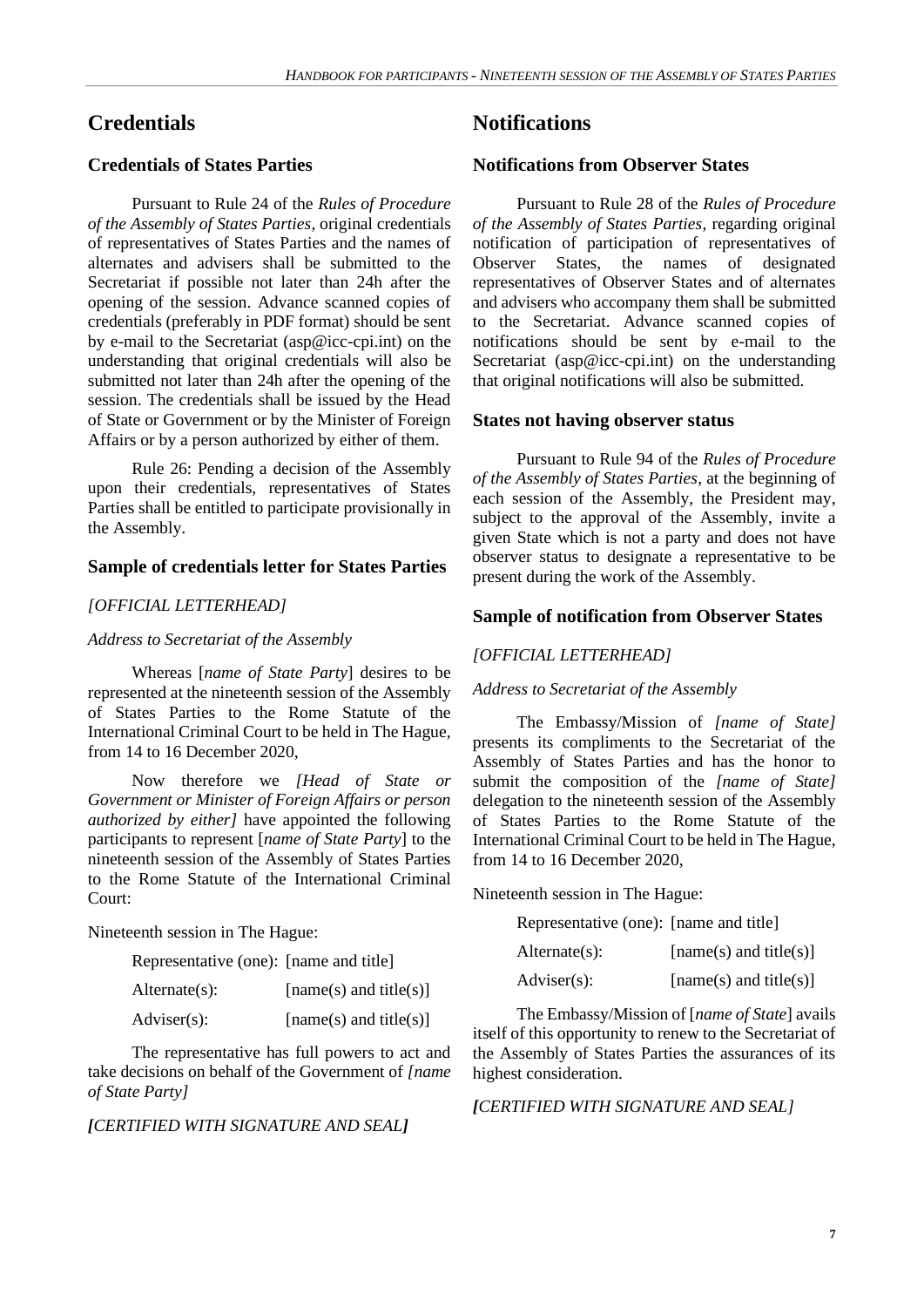## **Participants**

According to the Rules of Procedure of the Assembly of States Parties, the following may take part in the sessions of the Assembly:

#### **States**

All States Parties to the Rome Statute are entitled to participate in the meeting and will have the right to request the inclusion of supplementary items on the agenda, deliver statements, and to vote. Other States which have signed the Statute or the Final Act are also invited to participate in the meeting as observers, without a right to vote. A State which is not a party and does not have observer status may be invited by the President subject to the approval of the Assembly.

Each State Party shall be represented by one representative, who may be accompanied by alternates and advisers. Each Observer State may be represented in the Assembly by one designated representative, who may be accompanied by alternates and advisers. The representative may designate an alternate or an adviser to act in his/her capacity.

#### **Intergovernmental organizations and other entities**

Entities, (regional) intergovernmental organizations and other entities with a United Nations General Assembly (UNGA) standing invitation, as well as other international bodies who were invited to the Rome Conference, accredited to the Preparatory Commission or are invited by the Assembly, may participate as observers, without the right to vote. (See *Rules of Procedure*, Rule 92, for complete text).

#### **Non-governmental organizations (NGOs)**

NGOs invited to the Rome Conference in 1998, registered to the Preparatory Commission for the International Criminal Court, or having consultative status with ECOSOC whose activities are relevant to the activities of the Court, and other NGOs invited by the Assembly may attend under the conditions laid down in the Assembly's Rules of Procedure. (See *Rules of Procedure*, Rule 93, for complete text).

#### **International Criminal Court**

The President of the Court, the Prosecutor and the Registrar, or their representatives, may participate, as appropriate, in meetings of the Assembly and the Bureau in accordance with the provisions of the *Rules of Procedure* and may make oral or written statements and provide information on any question under consideration.

# **United Nations**

The United Nations has a standing invitation to participate, without the right to vote, in the work and deliberations of the Assembly. The Secretary-General of the UN, or his/her designated member of the UN Secretariat, may participate in the meetings of the Assembly and the Bureau. He/She may make oral or written statements concerning any question under consideration by the Assembly which pertains to United Nations activities and provide information as appropriate.

*Participating Governments, intergovernmental organizations and non-governmental organizations are responsible for the costs of participation of their delegates.*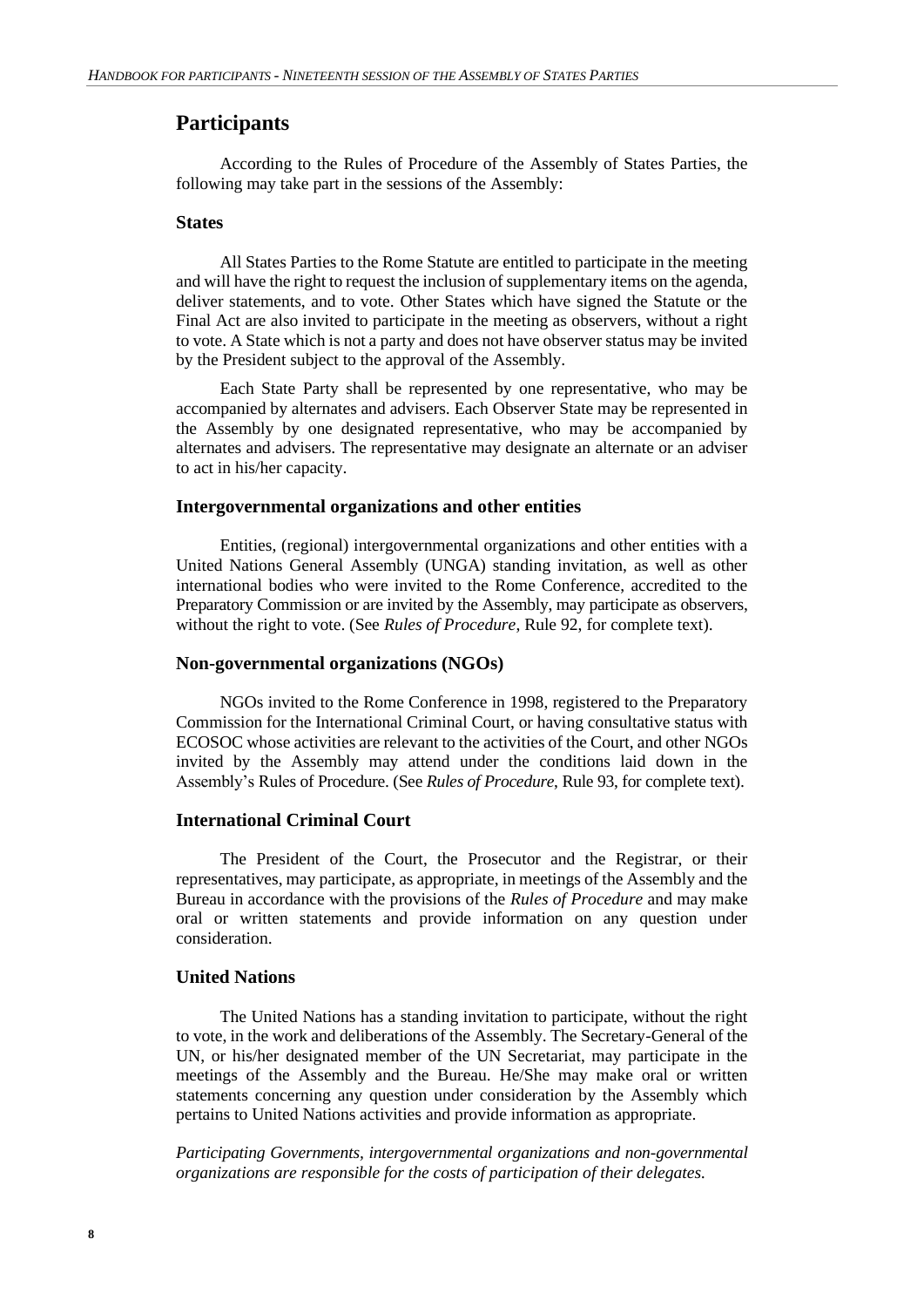# **List of participants**

A digital draft list of participants will be produced during the course of the nineteenth session.

### **Provisional agenda, work programme and ASP Journal**

The provisional agenda for the nineteenth session of the Assembly is contained in document ICC-ASP/19/1and can be found at the website of the Assembly [here.](https://asp.icc-cpi.int/en_menus/asp/sessions/documentation/19th%20session/Pages/default.aspx)

In view of the crucial nature of the matters to be considered by the Assembly at the session and the need to reach important decisions, Government representation at the highest possible political level is strongly encouraged. Governments are also encouraged to include in their delegations representatives of central authorities and other Government representatives with expertise in the issues covered in the agenda.

In addition, the provisional programme of work, as approved by the Bureau can be found at the above link.

The daily ASP Journal containing information on meetings, side-events, and announcements will be available on the ICC web site at the above link.

#### **Languages**

For the Plenary and the meetings of the Working Groups taking place in the King Willem-Alexander room simultaneous interpretation into Arabic, English, French and Spanish will be provided.

Each seat in the World Forum Theater of the World Form Convention Center for which simultaneous interpretation is available will be equipped with individually wrapped portable receiving set and headphone. All participants should leave the headsets on the table when departing the meeting at the King Willem Alexander conference room to allow for proper clean up.

*Participants are requested not to remove that equipment from the meeting*  rooms so that it may be checked periodically and the batteries may be recharged if *necessary.*

# **Seating arrangements**

States Parties will be seated in English alphabetical order, starting with the State drawn by lots (Mauritius for the nineteenth session). One designated seats with a table and a microphone will be provided to each State Party. Observer States and invited States will be seated in alphabetical order behind the States Parties. International/Intergovernmental organizations, representatives from the Court, and NGOs will be seated in designated areas.

# **Meetings**

The meetings of the Assembly and of its subsidiary bodies with general membership shall be held in public, unless the Assembly decides that exceptional circumstances require that the meetings shall be held in private. As a general rule, meetings of the Bureau and of subsidiary bodies with limited membership shall be held in private, unless the body concerned decides otherwise.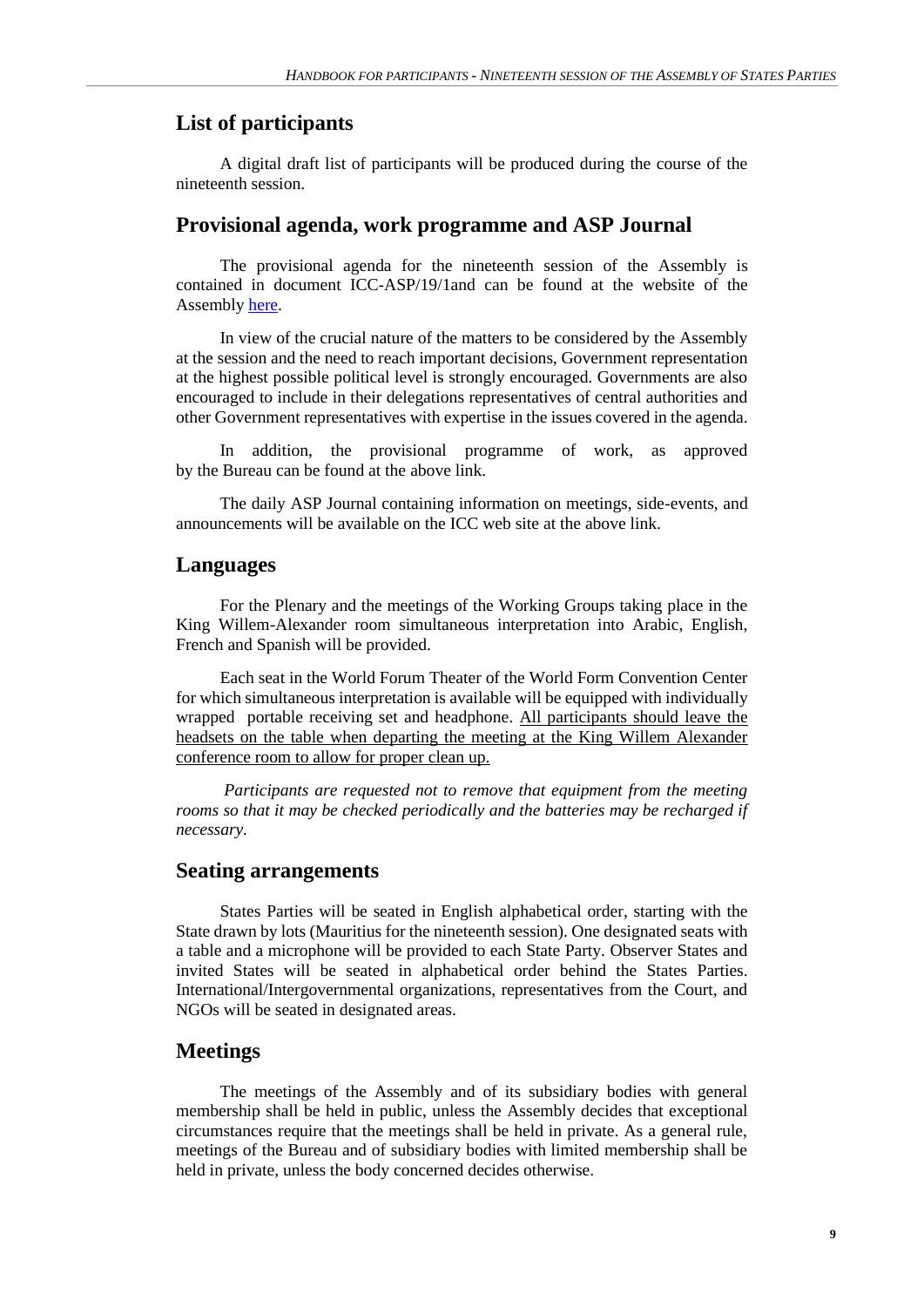The programme of the meetings will be included in the *ASP Journal*, which will be issued digitally on a daily basis and will specify conference rooms and times of meetings [here.](https://asp.icc-cpi.int/en_menus/asp/sessions/documentation/19th%20session/Pages/default.aspx)

Unless otherwise indicated, morning meetings will be held from 10:00 to 13:00 hours; afternoon meetings from 15:00 to 18:00 hours.

The plenary sessions will be live streamed on the YouTube channel of the International Criminal Court in floor language by clicking [here.](https://www.youtube.com/user/IntlCriminalCourt)

## **Decision-making**

Every effort shall be made to reach decisions in the Assembly and in the Bureau by consensus. If consensus cannot be reached, decisions shall be taken by vote. Each State Party shall have one vote. Decisions on matters of substance must be approved by a two-thirds majority of States Parties present and voting. Decisions on matters of procedure shall be taken by a simple majority of States Parties present and voting. States Parties are reminded of article 112, paragraph 8, of the Rome Statute of the International Criminal Court which reads:

"A State Party which is in arrears in the payment of its financial contributions towards the costs of the Court shall have no vote in the Assembly and in the Bureau if the amount of its arrears equals or exceeds the amount of the contributions due from it for the preceding two full years. The Assembly may, nevertheless, permit such a State Party to vote in the Assembly and in the Bureau if is satisfied that the failure to pay is due to conditions beyond the control of the State Party."

As at 30 November, there were 10 States in arrears.

# **Elections**

At the nineteenth session and its resumption , the Assembly shall proceed with an election of the President of the Assembly as well as two Vice-Presidents of the Assembly and 18 members of the Bureau who will assume office at the end of the nineteenth session and its resumption until conclusion of the twenty-second session (November/December 2023).

Furthermore, the Assembly will elect six judges, prosecutor as well as six members of the Committee on Budget and Finance*.*

In accordance with article 112, paragraph 8, of the Rome Statute, States in arrears would not be able to vote at the nineteenth session.

More information on the elections as well as nominations can be found [here.](https://asp.icc-cpi.int/en_menus/asp/elections/Pages/Election2020.aspx)

#### **General debate**

The general debate will take place on the first day of the Assembly, i.e. Monday, 14 December, from 15:00 to 18:00.

As per Bureau decision from 19 November 2020, each State Party, Observer State, Invited State and a limited number of representatives of civil society shall be invited to participate in the general debate. Ministers, Vice-Ministers and State Secretaries may either deliver a five minute statement from their respective seat in the conference room or have their pre-recorded video played during the plenary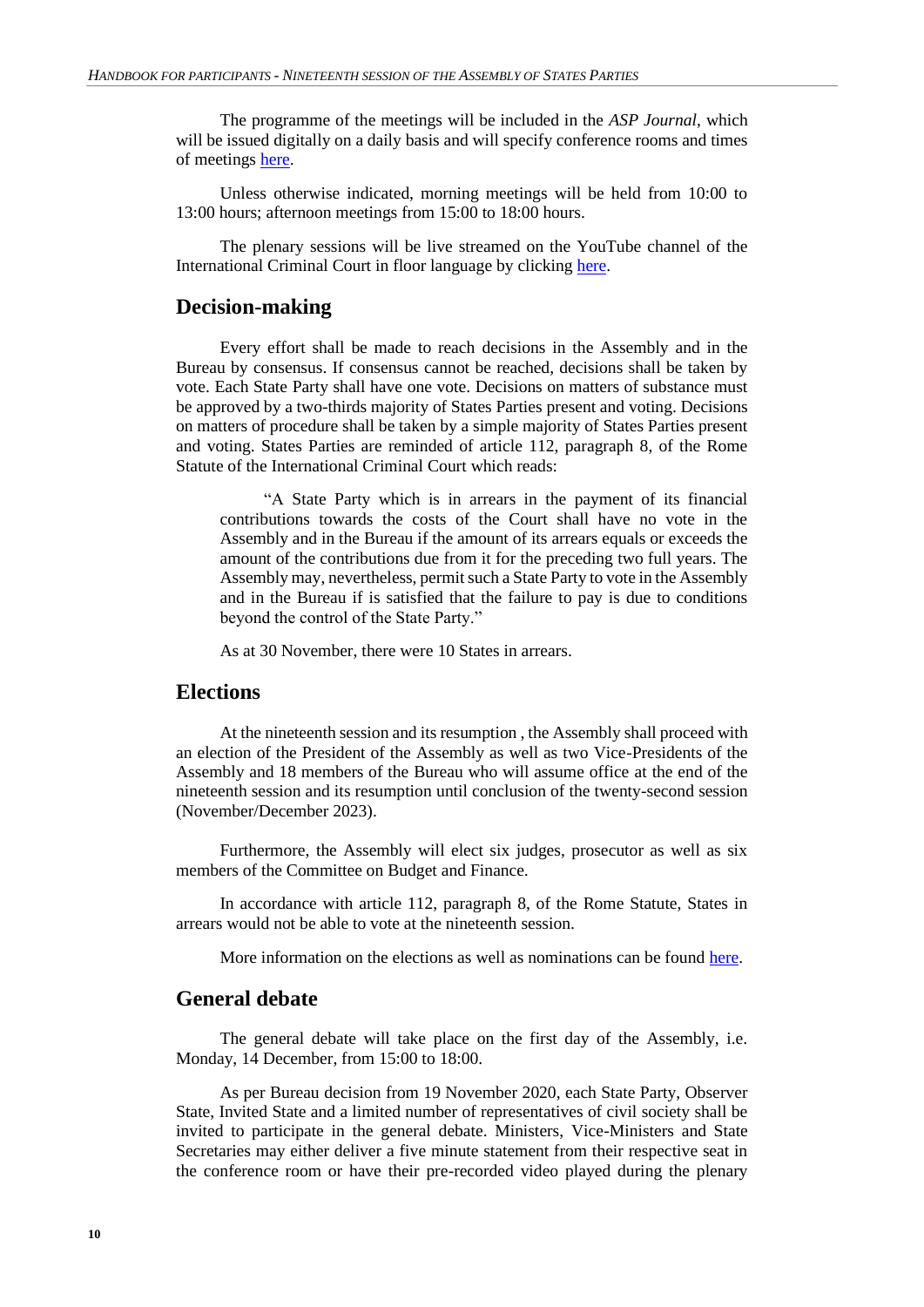meeting on that agenda item. Other statements may be submitted via a pre-recorded video or a written statement, which will be posted on the Assembly webpage.

In accordance with rule 50 of the Rules of Procedure and with previous decisions of the Assembly, delegations are kindly reminded to deliver statements of **no more than 5 minutes** and the list of speakers has been prepared on the basis of the agreed 5-minute statement by each delegation.

Each delegation will be allocated one slot only. Delegations are advised that any changes to the level of representation for the general debate of the nineteenth session should be communicated as soon as possible to the focal point of the Secretariat dealing with the general debate, Ms. Estera Luteranova, at: [Estera.Luteranova@icc-cpi.int.](mailto:Estera.Luteranova@icc-cpi.int)

#### **Statements**

Given the COVID-19 related risks, the Assembly will strive to have a paperless approach. Written statements will not be distributed in the conference room.

Speakers at the Assembly of States Parties are advised that providing in advance digital copies of prepared statements which they intend to read out in the Assembly greatly facilitates the work of the Secretariat. Although interpretations rely upon the statement actually delivered, copies of texts help interpreters to correctly render details and nuances. Speakers are therefore encouraged, whenever possible, to provide copies of their statements, as early as possible in advance of delivery.

Delegations are thus invited to send by e-mail an electronic copy of their statement(s), in one or more of the four official languages, to ensure timely posting of the text on the Assembly website. Statements should be sent to:  $\exp @$  icc-cpi.int.

In accordance with the Bureau's decision on moving towards "greener" conference serving, delegations and all participants are requested to provide to the Secretariat digital versions of their statements, preferably in advance of the meetings  $(\underline{asp@}$ icc-cpi.int.).

*Written statements shall not be reproduced at the expense of the Assembly and shall not be issued as official documents.*

# **Distribution of official documents**

In accordance with the Bureau's decision on pursuing a paper-light approach to documentation for the nineteenth session, pre-session documentation will no longer be made available to delegations.

All pre-session documentation in official languages is available [here.](https://asp.icc-cpi.int/en_menus/asp/sessions/documentation/19th%20session/Pages/default.aspx)

The in-session documentation will not be distributed in the conference room due to COVID-19, the Assembly will strive to have a paper-less approach.

#### **Security and safety**

The security officers are present at the World Forum at all times and take every precaution to ensure the meetings are safe and secure. All participants must pass through security screening before accessing the Assembly premises.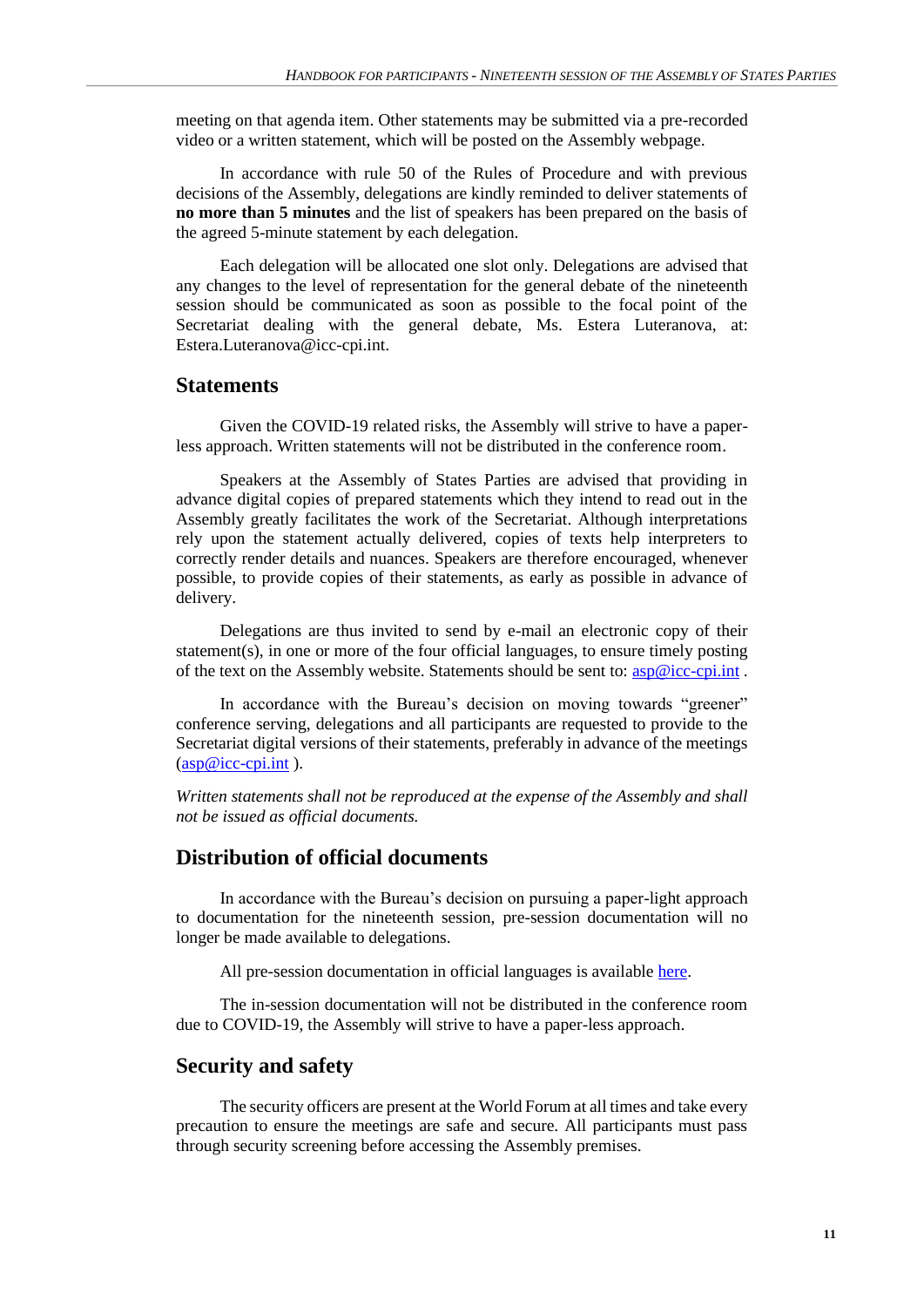Restrictions will be in place on the use of cellular telephones, radio transmitters, recording devices and camera equipment inside the conference area.

Delegates are reminded not to leave briefcases or any valuable items unattended in the meeting rooms. Participants are advised to carry their valuables safely, especially at railway stations and while on public transport.

### **Emergency and medical service**

#### **The Hague**

The main number to call in case of an Emergency (police, fire, ambulance) is **112**. For non-urgent matters, the police can be reached at 0900-8844.

The participants with a non-acute medical problem can contact International Health Centre in The Hague and arrange an appointment, tel.: +31 70 306 5111.

Nearest hospital: Haga Ziekenhuis Sportlaan 600, 2566 MJ Den Haag. Phone: +31 (0)70 210 00 00.

# **Social and side-events**

There will be no in-person social and side-events. Side-events may be organized by the States, observers and non-governmental organizations in the virtual form. Virtual side-events sponsored by at least one State Party will be published in the ASP Journal. The respective organizers must convey the name of the side event, respective organizers, date and time (in the CET time zone) as well as virtual meeting credentials (meeting link) to the ASP Secretariat.

Please kindly note that the Secretariat does not send invitations to side-events. The invitations shall be sent by organizers for their respective side event.

### **Media**

Due to restrictions related to COVID-19 the participation of media is not allowed.

# **Hotels**

All participants are solely responsible for the reservations and payments of hotel rooms and, if necessary, contacting his or her Embassy for assistance. It is advisable to make reservations as soon as possible due to limited availability.

## **Catering**

There will not be any catering in the Oceania lounge. Coffee and tea will be available in the café space after the security filters. Each participant will have a bottled water on the desk at the conference room.

## **Telephone and internet facilities**

If you are calling from outside the Netherlands to The Hague, add the country code (31) and the city code (70) to the telephone number. From within the Netherlands, calls to The Hague should be preceded by 070. Calls within the city do not require a city code.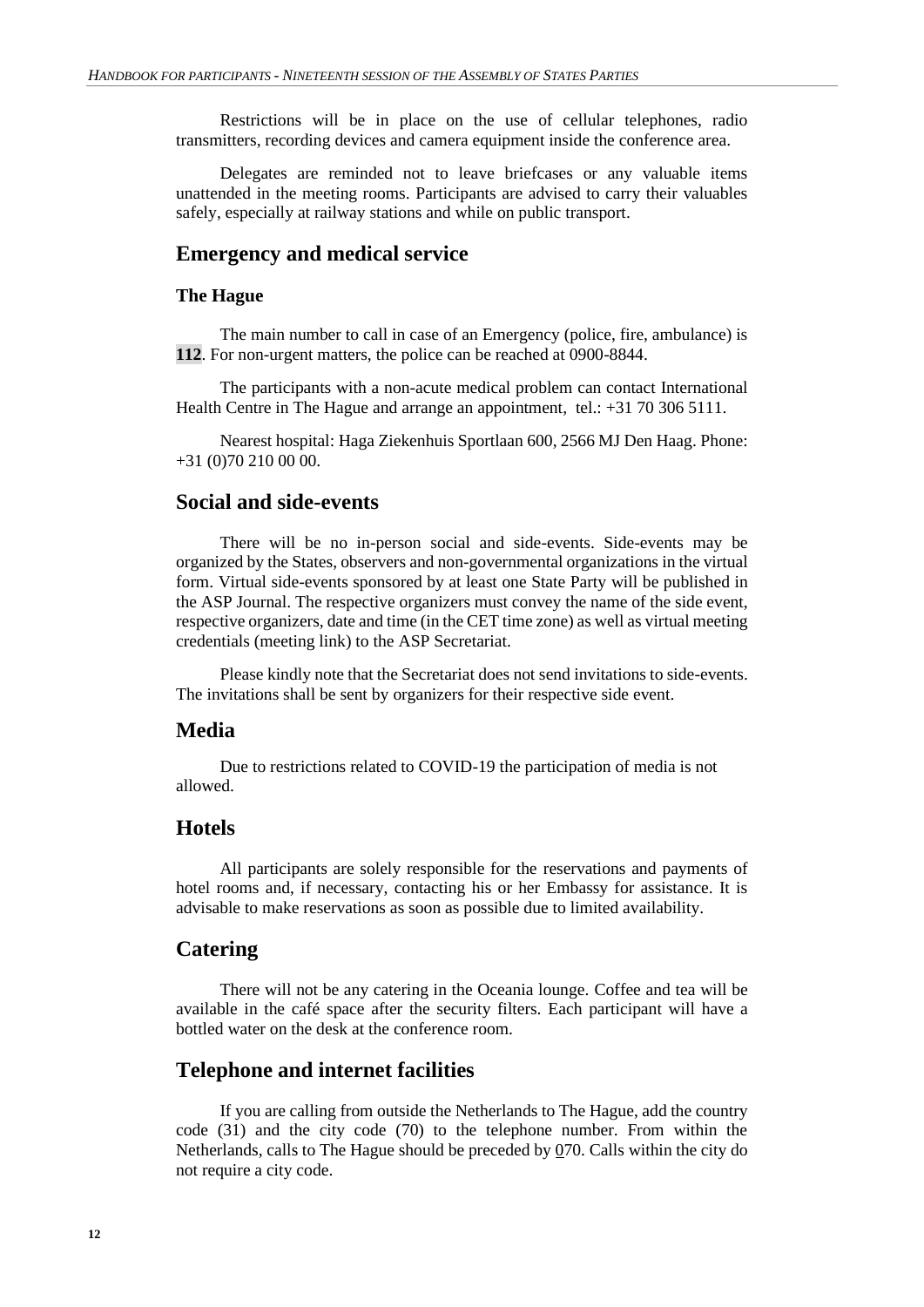Free Wi-Fi will be available in the King Willem-Alexander room, and main public areas.

## **Parking**

The World Forum is easily accessible and has its own parking facilities. Exit cards for the garage are available through the front office of World Forum or you can pay at the payment terminals in the parking garage (payment per hour) using your debit card or credit card. Please note that it is not possible to pay with cash.

The following standard rates apply for the parking garage:

Per hour:  $\in$  3.75 Day ticket (12 hours):  $\epsilon$  14.00

After dropping off the attendees cars may be parked in the underground garage.

#### **Taxis**

Participants are advised to only use licensed taxis which have blue number plates. When ordering a taxi, please indicate that special ICC rates are available to you when you use taxis from the following companies:

Noordzee Taxi: +31(0)70-358 9999 Hofstad Taxi: +31(0)70-346 2626

Please note that an appropriate mask or face covering that covers the nose and mouth is mandatory in taxis.

## **Public transportation**

The WFCC can be reached from the center of The Hague (Centrum stop) by tram #1 (World Forum stop), or from The Hague Central Station by tram #16 (Statenplein stop which is a 5 minute walk to WFCC). For further details and timetables please visit [www.htm.nl.](http://www.htm.nl/)

Please note that an appropriate mask or face covering that covers the nose and mouth is mandatory in all of the public transport in the Netherlands.

#### **Banking and currency exchange**

In the center of town, and at the railway stations, you will also find currency exchange facilities. The currency of the Netherlands is the euro. Credit cards are accepted at most major stores, restaurants and hotels.

# **Cloakroom**

There will be no cloakroom available at the World Forum Conference Center as part of the coronavirus (COVID-19) pandemic mitigating measures. The suitcases can be placed at the luggage room located behind the security check.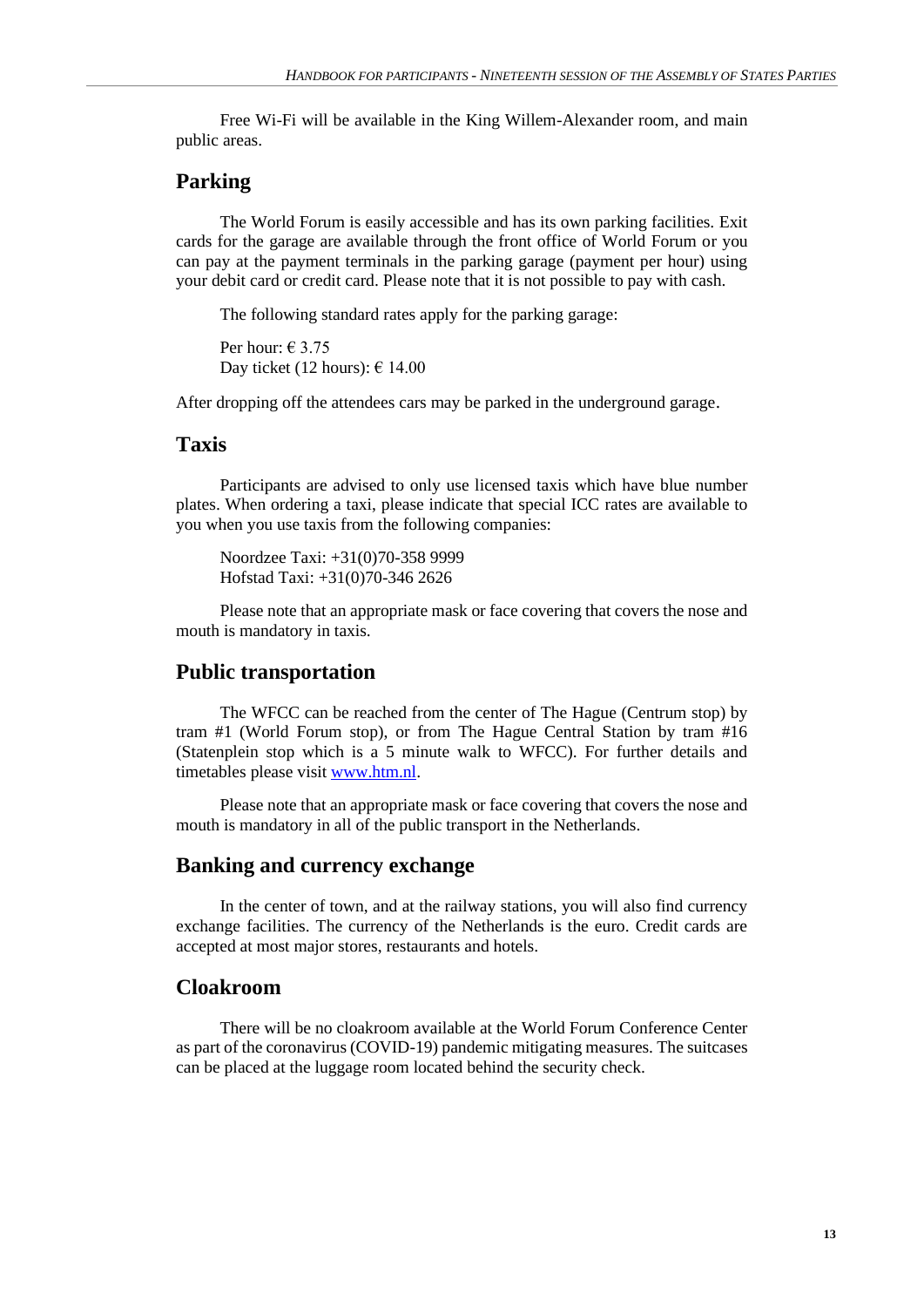# **Remote virtual participation**

The virtual platform will allow for a remote virtual participation during the nineteenth session of the Assembly. The access to the platform is guaranteed upon previous registration within the set deadline 29 November and the emails submitted can be used only for one participant at time. Simultaneous interpretation into Arabic, English, French and Spanish will be provided. Participants may request floor and take the floor via the virtual platform. A users guide will be provided separately. Below you can find information regarding technical requirements and guidelines on logging into the platform.

The test of the virtual platform will take place on Sunday, 13 December at 10:00 and 15:00.

#### **Technical requirements**

1. The platform is only compatible with computers. Please do not use a tablet or phone to join. The preferred browsers are Chrome or Firefox. Please do not use Internet explorer.

*To access the platform please make sure you have the latest version of the Chrome browser (version 80 or higher), Microsoft Edge browser (version 80 or higher), Firefox browser (version 80 or higher) or Safari browser (version 13 or higher).* 

2. If your device usually uses a VPN connection (most common for users of corporate devices), please ensure you disable your VPN before joining.

#### **Guidelines for logging into the remote virtual platform**

1. Go to <https://worldforum-icc.squares.live/register> and create a secure log-in profile using the email address that we have in our records.

*Please note: you may not be able to access this link within a secure working environment. If you encounter problems, please forward the message outside of that environment and then click on the link, but remember to login using the same email address you provided to the ASP Secretariat.*

2. You will be sent a confirmation email; click on the link to verify your details. If you do not receive a confirmation email within a few minutes please check your spam folder.

*Please note: as above, you may not be able to access the verification link within a secure working environment. If so, please forward the message to your private email and click on "verify email address" within that email, outside of the secure working environment.*

- 3. Please login to the platform at [https://worldforum-icc.squares.live/login,](https://m365.eu.vadesecure.com/safeproxy/v4?f=D2nNvS9gII5Fw8-5QVXNbFxBzLIzPprsucMTYQnVCt69hQsDytiSZVNdRzvEHq91&i=wzfqIy0zsgxzdwaHmCJ5EZMyQl2rNNFIqRWu32ZuLQeDGURGK_nQDbxUGbUefIh40vILS2qS3Ftn-dxEEn-5zA&k=1qjX&r=caoCrtj4dfQpy-vqaq30q4fYzpWg3Aj8wh0fK_BuWjuuW2jg8L9AklfzNp1mb5G9&s=241e66b18586faf46372469053dec9cf6d19010fb56679a184c3b78dda51c498&u=https%3A%2F%2Fworldforum-icc.squares.live%2Flogin) outside the secure working environment, with the email address you provided to the ASP Secretariat and the password you created. The countdown clock will be visible until the session is live on 14 December.
- 4. The process may take a few minutes, so we strongly advise you to sign-in well before the event.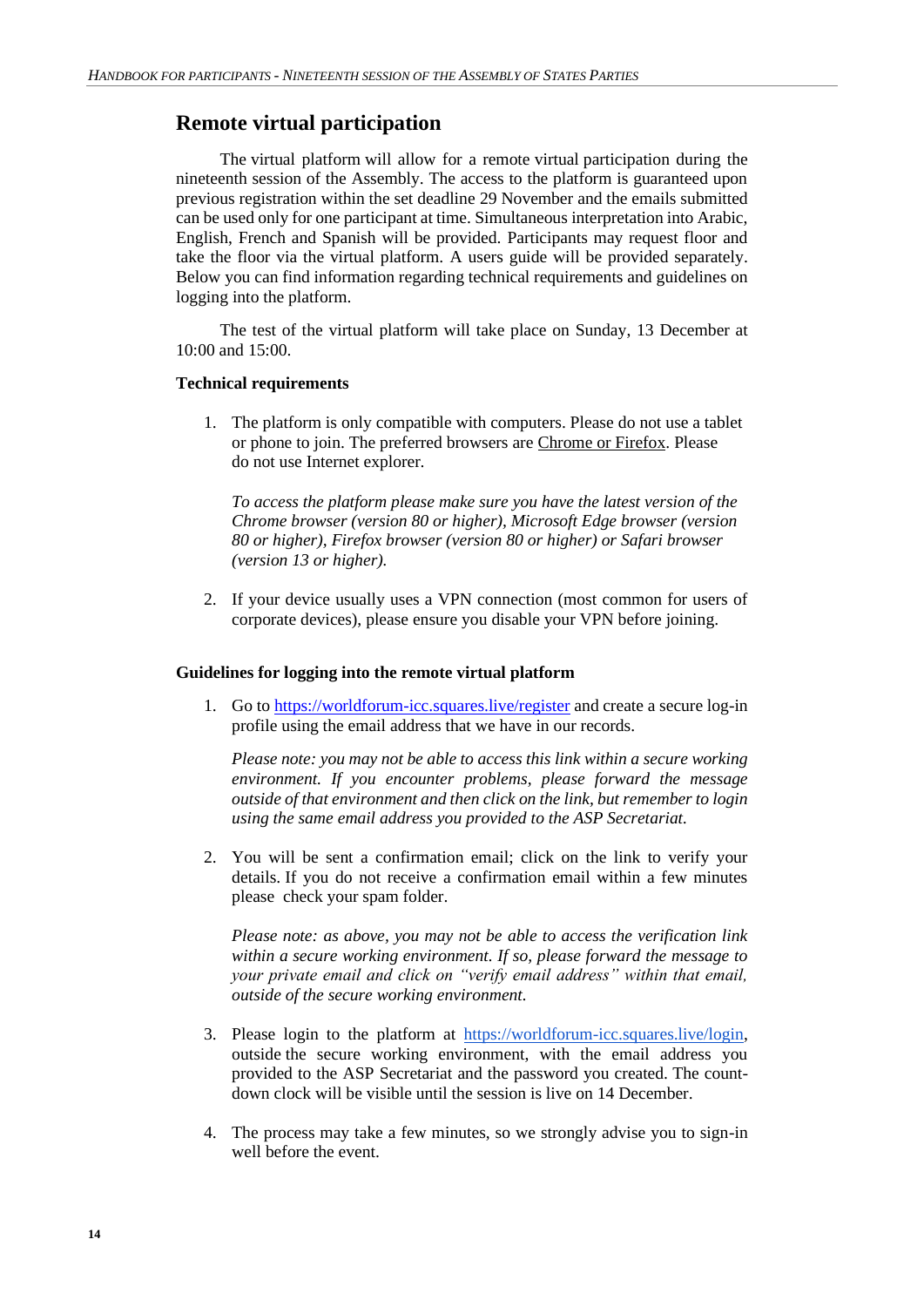# **Contact information**

## **Secretariat of the Assembly of States Parties**

### **Mailing address**

P.O. Box 19519 2500 CM The Hague The Netherlands

#### **Street address**

Oude Waalsdorperweg 10 2597 AK The Hague The Netherlands

## **Phone/Fax/Email Numbers**

Phone: +31 (0)70 799 6500 General Fax: +31 (0)70 515 8376 General Email: asp@icc-cpi.int

Mr. Renan Villacis, Director Director of the Secretariat of the Assembly of States Parties *Secretary of the Assembly*

Ms. Christiane Bourloyannis-Vrailas Senior Legal Officer

Mr. Fakhri Dajani Executive Secretary to the Committee on Budget and Finance

Ms. Gaile Ramoutar Legal Officer

Ms. Marisa Macpherson Legal Officer

Mr. Aaron Matta Legal Officer

Ms. Estera Luteranová Special Assistant to the Director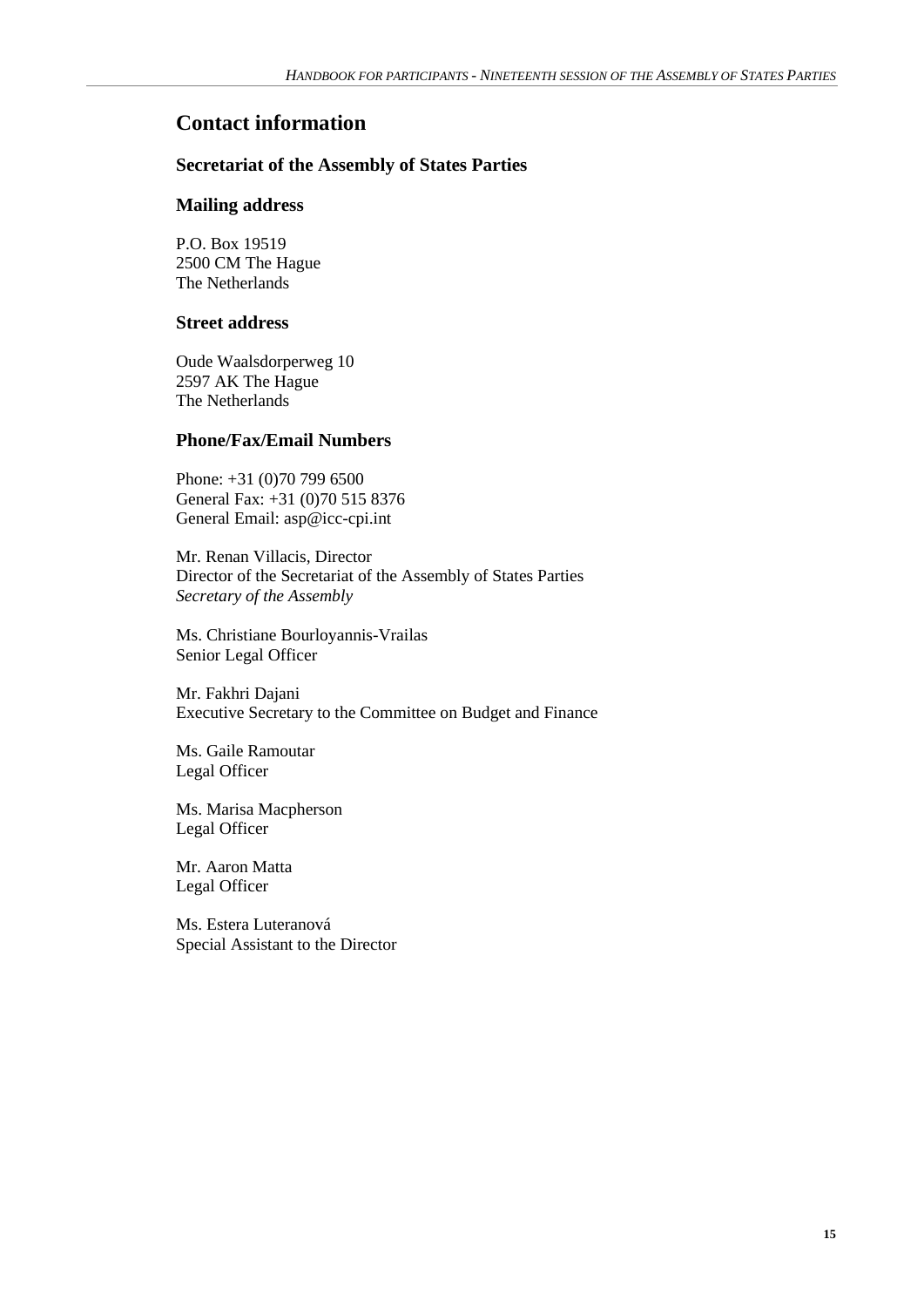# **Annex I**

# **List of States Parties**\*

[Afghanistan](http://icc-cpi.int/Menus/ASP/states+parties/Asian+States/Afghanistan.htm) [Albania](http://icc-cpi.int/Menus/ASP/states+parties/Eastern+European+States/Albania.htm) [Andorra](http://icc-cpi.int/Menus/ASP/states+parties/Western+European+and+Other+States/Andorra.htm) [Antigua and Barbuda](http://icc-cpi.int/Menus/ASP/states+parties/Latin+American+and+Caribbean+States/Antigua+and+Barbuda.htm) [Argentina](http://icc-cpi.int/Menus/ASP/states+parties/Latin+American+and+Caribbean+States/Argentina.htm) [Australia](http://icc-cpi.int/Menus/ASP/states+parties/Western+European+and+Other+States/Australia.htm) [Austria](http://icc-cpi.int/Menus/ASP/states+parties/Western+European+and+Other+States/Austria.htm) **B** [Bangladesh](http://icc-cpi.int/Menus/ASP/states+parties/Asian+States/Bangladesh.htm) [Barbados](http://icc-cpi.int/Menus/ASP/states+parties/Latin+American+and+Caribbean+States/Barbados.htm) [Belgium](http://icc-cpi.int/Menus/ASP/states+parties/Western+European+and+Other+States/Belgium.htm) [Belize](http://icc-cpi.int/Menus/ASP/states+parties/Latin+American+and+Caribbean+States/Belize.htm) [Benin](http://icc-cpi.int/Menus/ASP/states+parties/African+States/Benin.htm) [Bolivia](http://icc-cpi.int/Menus/ASP/states+parties/Latin+American+and+Caribbean+States/Bolivia.htm) (Plurinational State of) [Bosnia and Herzegovina](http://icc-cpi.int/Menus/ASP/states+parties/Eastern+European+States/Bosnia+and+Herzegovina.htm) [Botswana](http://icc-cpi.int/Menus/ASP/states+parties/African+States/Botswana.htm) [Brazil](http://icc-cpi.int/Menus/ASP/states+parties/Latin+American+and+Caribbean+States/Brazil.htm) [Bulgaria](http://icc-cpi.int/Menus/ASP/states+parties/Eastern+European+States/Bulgaria.htm) [Burkina Faso](http://icc-cpi.int/Menus/ASP/states+parties/African+States/Burkina+Faso.htm) **C** Cabo [Verde](http://icc-cpi.int/Menus/ASP/states+parties/African+States/Cape+Verde.htm) [Cambodia](http://icc-cpi.int/Menus/ASP/states+parties/Asian+States/Cambodia.htm) [Canada](http://icc-cpi.int/Menus/ASP/states+parties/Western+European+and+Other+States/Canada.htm) [Central African Republic](http://icc-cpi.int/Menus/ASP/states+parties/African+States/Central+African+Republic.htm) [Chad](http://icc-cpi.int/Menus/ASP/states+parties/African+States/Chad.htm) [Chile](http://icc-cpi.int/Menus/ASP/states+parties/Latin+American+and+Caribbean+States/Chile.htm) [Colombia](http://icc-cpi.int/Menus/ASP/states+parties/Latin+American+and+Caribbean+States/Colombia.htm) [Comoros](http://icc-cpi.int/Menus/ASP/states+parties/African+States/Comoros.htm) [Congo](http://icc-cpi.int/Menus/ASP/states+parties/African+States/Congo.htm) [Cook Islands](http://icc-cpi.int/Menus/ASP/states+parties/Asian+States/Cook+Islands.htm) [Costa Rica](http://icc-cpi.int/Menus/ASP/states+parties/Latin+American+and+Caribbean+States/Costa+Rica.htm) Côte d'Ivoire [Croatia](http://icc-cpi.int/Menus/ASP/states+parties/Eastern+European+States/Croatia.htm) [Cyprus](http://icc-cpi.int/Menus/ASP/states+parties/Asian+States/Cyprus.htm) [Czech Republic](http://icc-cpi.int/Menus/ASP/states+parties/Eastern+European+States/Czech_Republic.htm) **D** [Democratic Republic of the](http://icc-cpi.int/Menus/ASP/states+parties/African+States/Democratic+Republic+of+the+Congo.htm)  [Congo](http://icc-cpi.int/Menus/ASP/states+parties/African+States/Democratic+Republic+of+the+Congo.htm) [Denmark](http://icc-cpi.int/Menus/ASP/states+parties/Western+European+and+Other+States/Denmark.htm) **D**iibouti [Dominica](http://icc-cpi.int/Menus/ASP/states+parties/Latin+American+and+Caribbean+States/Dominica.htm) [Dominican Republic](http://icc-cpi.int/Menus/ASP/states+parties/Latin+American+and+Caribbean+States/Dominican+Republic.htm) **E** [Ecuador](http://icc-cpi.int/Menus/ASP/states+parties/Latin+American+and+Caribbean+States/Ecuador.htm) El Salvador [Estonia](http://icc-cpi.int/Menus/ASP/states+parties/Eastern+European+States/Estonia.htm) **F**  Fiji Finland France **G**

[Gabon](http://icc-cpi.int/Menus/ASP/states+parties/African+States/Gabon.htm) [Gambia](http://icc-cpi.int/Menus/ASP/states+parties/African+States/Gambia.htm) [Georgia](http://icc-cpi.int/Menus/ASP/states+parties/Eastern+European+States/Georgia.htm) [Germany](http://icc-cpi.int/Menus/ASP/states+parties/Western+European+and+Other+States/Germany.htm) [Ghana](http://icc-cpi.int/Menus/ASP/states+parties/African+States/Ghana.htm) **[Greece](http://icc-cpi.int/Menus/ASP/states+parties/Western+European+and+Other+States/Greece.htm)** [Grenada](http://icc-cpi.int/Menus/ASP/states+parties/Latin+American+and+Caribbean+States/Grenada.htm) [Guatemala](http://icc-cpi.int/Menus/ASP/states+parties/Latin+American+and+Caribbean+States/Guatemala.htm) [Guinea](http://icc-cpi.int/Menus/ASP/states+parties/African+States/Guinea.htm) [Guyana](http://icc-cpi.int/Menus/ASP/states+parties/Latin+American+and+Caribbean+States/Guyana.htm) **H** [Honduras](http://icc-cpi.int/Menus/ASP/states+parties/Latin+American+and+Caribbean+States/Honduras.htm) [Hungary](http://icc-cpi.int/Menus/ASP/states+parties/Eastern+European+States/Hungary.htm) **I** [Iceland](http://icc-cpi.int/Menus/ASP/states+parties/Western+European+and+Other+States/Iceland.htm) [Ireland](http://icc-cpi.int/Menus/ASP/states+parties/Western+European+and+Other+States/Ireland.htm) [Italy](http://icc-cpi.int/Menus/ASP/states+parties/Western+European+and+Other+States/Italy.htm) **J** [Japan](http://icc-cpi.int/Menus/ASP/states+parties/Asian+States/Japan.htm) [Jordan](http://icc-cpi.int/Menus/ASP/states+parties/Asian+States/Jordan.htm) **K** [Kenya](http://icc-cpi.int/Menus/ASP/states+parties/African+States/Kenya.htm) Kiribati **L** [Latvia](http://icc-cpi.int/Menus/ASP/states+parties/Eastern+European+States/Latvia.htm)

[Lesotho](http://icc-cpi.int/Menus/ASP/states+parties/African+States/Lesotho.htm) [Liberia](http://icc-cpi.int/Menus/ASP/states+parties/African+States/Liberia.htm) [Liechtenstein](http://icc-cpi.int/Menus/ASP/states+parties/Western+European+and+Other+States/Liechtenstein.htm) [Lithuania](http://icc-cpi.int/Menus/ASP/states+parties/Eastern+European+States/Lithuania.htm) [Luxembourg](http://icc-cpi.int/Menus/ASP/states+parties/Western+European+and+Other+States/Luxembourg.htm)

## **M**

[Madagascar](http://icc-cpi.int/Menus/ASP/states+parties/African+States/Madagascar+_African+States_.htm) [Malawi](http://icc-cpi.int/Menus/ASP/states+parties/African+States/Malawi.htm) [Maldives](http://icc-cpi.int/Menus/ASP/states+parties/Asian+States/Maldives.htm) [Mali](http://icc-cpi.int/Menus/ASP/states+parties/African+States/Mali.htm) [Malta](http://icc-cpi.int/Menus/ASP/states+parties/Western+European+and+Other+States/Malta.htm) [Marshall Islands](http://icc-cpi.int/Menus/ASP/states+parties/Asian+States/Marshall+Islands.htm) [Mauritius](http://icc-cpi.int/Menus/ASP/states+parties/African+States/Mauritius.htm) [Mexico](http://icc-cpi.int/Menus/ASP/states+parties/Latin+American+and+Caribbean+States/Mexico.htm) [Mongolia](http://icc-cpi.int/Menus/ASP/states+parties/Asian+States/Mongolia.htm) [Montenegro](http://icc-cpi.int/Menus/ASP/states+parties/Eastern+European+States/Montenegro.htm) **N** Namibia [Nauru](http://icc-cpi.int/Menus/ASP/states+parties/Asian+States/Nauru.htm) [Netherlands](http://icc-cpi.int/Menus/ASP/states+parties/Western+European+and+Other+States/Netherlands.htm) [New Zealand](http://icc-cpi.int/Menus/ASP/states+parties/Western+European+and+Other+States/New+Zealand.htm) Niger Nigeria

[Norway](http://icc-cpi.int/Menus/ASP/states+parties/Western+European+and+Other+States/Norway.htm) **P** [Panama](http://icc-cpi.int/Menus/ASP/states+parties/Latin+American+and+Caribbean+States/Panama.htm) [Paraguay](http://icc-cpi.int/Menus/ASP/states+parties/Latin+American+and+Caribbean+States/Paraguay.htm) [Peru](http://icc-cpi.int/Menus/ASP/states+parties/Latin+American+and+Caribbean+States/Peru.htm) [Poland](http://icc-cpi.int/Menus/ASP/states+parties/Eastern+European+States/Poland.htm)

North Macedonia

**R**

[Portugal](http://icc-cpi.int/Menus/ASP/states+parties/Western+European+and+Other+States/Portugal.htm)

[Republic of Korea](http://icc-cpi.int/Menus/ASP/states+parties/Asian+States/Republic+of+Korea.htm) [Republic of Moldova](http://icc-cpi.int/Menus/ASP/states+parties/Eastern+European+States/Moldova.htm) [Romania](http://icc-cpi.int/Menus/ASP/states+parties/Eastern+European+States/Romania.htm)

#### **S**

[Saint Kitts and Nevis](http://icc-cpi.int/Menus/ASP/states+parties/Latin+American+and+Caribbean+States/Saint+Kitts+and+Nevis.htm) [Saint Lucia](http://icc-cpi.int/Menus/ASP/states+parties/Latin+American+and+Caribbean+States/Saint+Lucia.htm) [Saint Vincent and the](http://icc-cpi.int/Menus/ASP/states+parties/Latin+American+and+Caribbean+States/Saint+Vincent+and+the+Grenadines.htm)  [Grenadines](http://icc-cpi.int/Menus/ASP/states+parties/Latin+American+and+Caribbean+States/Saint+Vincent+and+the+Grenadines.htm) [Samoa](http://icc-cpi.int/Menus/ASP/states+parties/Asian+States/Samoa.htm) [San Marino](http://icc-cpi.int/Menus/ASP/states+parties/Western+European+and+Other+States/San+Marino.htm) [Senegal](http://icc-cpi.int/Menus/ASP/states+parties/African+States/Senegal.htm) [Serbia](http://icc-cpi.int/Menus/ASP/states+parties/Eastern+European+States/Serbia.htm) [Seychelles](http://icc-cpi.int/Menus/ASP/states+parties/African+States/Seychelles.htm) [Sierra Leone](http://icc-cpi.int/Menus/ASP/states+parties/African+States/Sierra+Leone.htm) [Slovakia](http://icc-cpi.int/Menus/ASP/states+parties/Eastern+European+States/Slovakia.htm) [Slovenia](http://icc-cpi.int/Menus/ASP/states+parties/Eastern+European+States/Slovenia.htm) [South Africa](http://icc-cpi.int/Menus/ASP/states+parties/African+States/South+Africa.htm) [Spain](http://icc-cpi.int/Menus/ASP/states+parties/Western+European+and+Other+States/Spain.htm) State of Palestine [Suriname](http://icc-cpi.int/Menus/ASP/states+parties/Latin+American+and+Caribbean+States/Surinam.htm) [Sweden](http://icc-cpi.int/Menus/ASP/states+parties/Western+European+and+Other+States/Sweden.htm) [Switzerland](http://icc-cpi.int/Menus/ASP/states+parties/Western+European+and+Other+States/Switzerland.htm)

## **T**

[Tajikistan](http://icc-cpi.int/Menus/ASP/states+parties/Asian+States/Tajikistan.htm) [Timor-Leste](http://icc-cpi.int/Menus/ASP/states+parties/Asian+States/Timor+Leste.htm) [Trinidad and Tobago](http://icc-cpi.int/Menus/ASP/states+parties/Latin+American+and+Caribbean+States/Trinidad+and+Tobago.htm) [Tunisia](http://icc-cpi.int/Menus/ASP/states+parties/African+States/Tunisia.htm)

# **U**

[Uganda](http://icc-cpi.int/Menus/ASP/states+parties/African+States/Uganda.htm) [United Kingdom](http://icc-cpi.int/Menus/ASP/states+parties/Western+European+and+Other+States/United+Kingdom.htm) of Great Britain and Northern Ireland [United Republic of Tanzania](http://icc-cpi.int/Menus/ASP/states+parties/African+States/United+Republic+of+Tanzania.htm) [Uruguay](http://icc-cpi.int/Menus/ASP/states+parties/Latin+American+and+Caribbean+States/Uruguay.htm)

#### **V**

[Vanuatu](http://icc-cpi.int/Menus/ASP/states+parties/Asian+States/Vanuatu.htm) Venezuela (Bolivarian Republic of)

# **Z**

Zambia

\* As of 21 September 2020, 123 countries are States Parties to the Rome Statute of the International Criminal Court. Out of them 33 are African States, 19 ar[e Asia-Pacific States,](http://www.icc-cpi.int/region&id=4.html) 18 are fro[m Eastern Europe,](http://www.icc-cpi.int/region&id=2.html) 28 are fro[m Latin America and the Caribbean,](http://www.icc-cpi.int/region&id=5.html) and 25 are from [Western Europe and other States.](http://www.icc-cpi.int/region&id=1.html) United Nations Treaty Collection link to the Rome Statute of the ICC: [http://www.un.org/law/icc/index.html.](http://www.un.org/law/icc/index.html)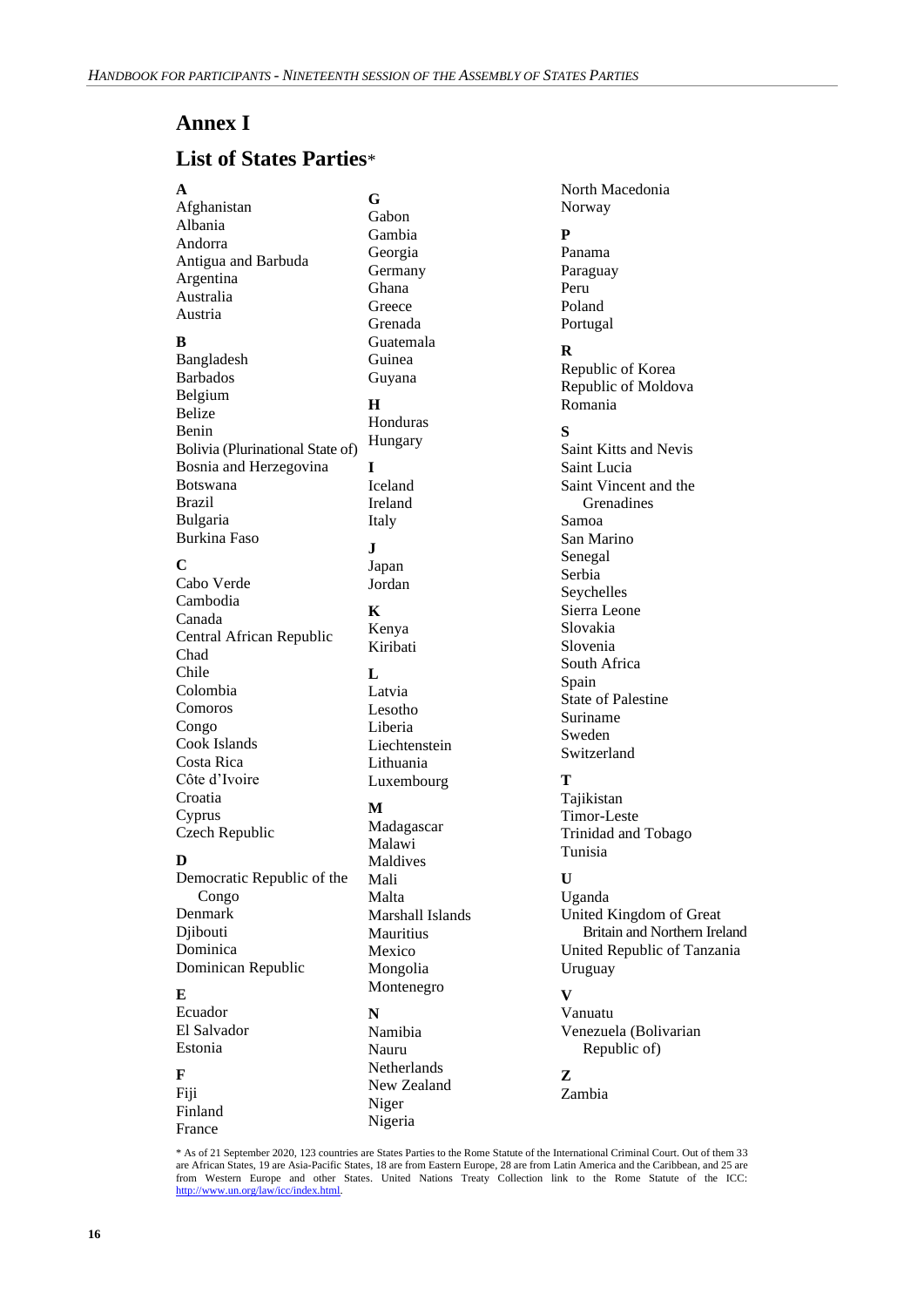# **Annex II**

#### **Practical arrangements in the context of Covid19 during the nineteenth session of the Assembly of States Parties 14-16 December 2020**

The Hague, World Forum Convention Center

In order to limit the number of people at the World Forum Convention Center, physical access and presence will be limited to one representative per State, limited number of representatives of intergovernmental organizations, limited number of Court representatives and 8 non-governmental organization representatives. To ensure this limitation, all participants will receive a day pass. More delegates may register to attend the session, but they may not enter the World Forum Convention Center unless one of their colleagues has departed.

Upon entry to the WFCC, a hand sanitizer station, as well as a table displaying KN-95 masks, hand sanitizers and tissues will be available for all participants. The KN-95 mask must be worn at all times during the ASP event, except when speaking into the microphone and if requested by security officers to allow confirmation of photo identification. All participants must remember to respect the 1.5 metres distance, except where to do so is considered unsafe or impractical.

In order to be able to attend the nineteenth session of the Assembly in person, the participants must confirm that they are healthy by answering the health related questions which will be displayed next to the health check desk (See Appendix). Only then will the participants be allowed to move forward to the registration desk, where they will receive their day pass. All participants who confirm or exhibit any sign of the Covid19 symptoms, must bear in mind that their access will be denied.

The WFCC can accommodate a total of 236 participants: 202 can be seated behind a table and with a microphone on the floor of the King William Alexander (KWA) hall. Additional participants can be seated in the "balcony" of the KWA hall.

The General Debate will take place in the King Willem Alexander Room. All participants will have assigned seats according to their affiliation. Each participant will find on his seat, individually wrapped portable receiving set and headphones and a carton water bottle. All attendees must leave the headsets on the table when departing the meeting, in order to allow for proper clean up.

In order to ensure an orderly exit, when exiting King Willem Alexander Room, participants will be reminded by the Conference room officer to do so row by row, via the two side doors and the two back doors. This will ensure the minimization of contact between the participants.